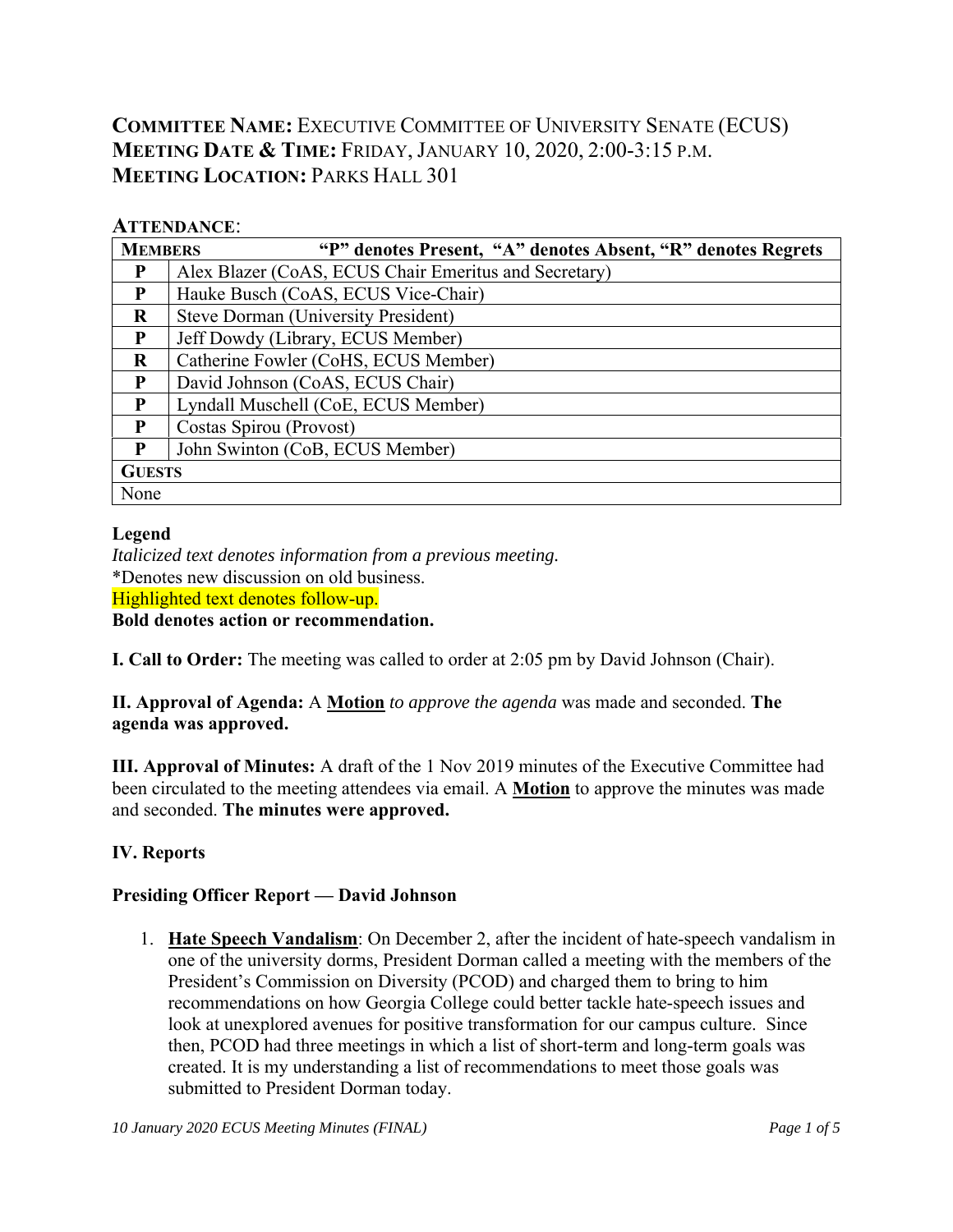- 2. **Disability Services**: ECUS has confirmed with David Anderson from Disability Services that he will give a presentation at our next university senate meeting. This presentation will include best practices on interaction and accommodation for students with needs related to disability, as well as how to make class documents accessible.
- 3. **Staff Council**: We were recently informed that Christopher Newsome has stepped down in his role as Chair of Faculty Council, and Chair-Elect Kevin Blanch will take his place. Mr. Blanch will work to get the number of elected staff senators and appointees up to compliance with our bylaws.
- **4. University Senate Budget**: The general university senate budget began the school year with \$5,000. We spent \$1,934.75 on the remaining balance for the governance retreat in August, and \$774.48 for our USG Faculty Council representatives to attend the October meeting. That leaves us with \$2,290.77, which is more than enough to cover our two remaining anticipated expenses: the USGFC April meeting trip and the deposit on next year's governance retreat.
- **5. Foundation**: Our foundation account remains untouched.

## **Presiding Officer Elect Report — Hauke Busch**

- 1. **At Large Senator Election**: Nominations for the At Large Senator nominations will be open from 4-14 Feb. Please ask around the departments for nominations.
- 2. **Faculty Senator Election**: Election Results for the colleges are due 2 Feb.
- 3. **Governance Retreat**: Reservations for Aubrey Lanes are being considered for 10 Aug. for the Governance Retreat and Organizational Meeting
- **4. Revisions to the Slate of Nominees** 
	- **a. Resources, Planning, and Institutional Policy Committee (RPIPC)**
		- **i.** The new staff council designee is: TBA
	- **b. Student Affairs Policy Committee (SAPC)** 
		- i. The new staff council senator is: Kevin Blanch effective 3 Jan 2020
		- ii. The new staff council designee is: TBA

## **V. Unfinished Business**

- **1. 2020-2021 Governance Calendar**: David Johnson reported that the draft calendar had been shared with Deans and Chairs; no concerns were raised. Jim Berger, Director of Center for Teaching and Learning, requested to move the start of New Faculty Orientation from Monday, August 3 to Tuesday, August 4. ECUS approved the change. The amended calendar will be reviewed by ECUS+SCC.
- **2. Reviewing University-Wide Committees with Senate Representation:** Continuing the discussion begun during the 1 Nov 2019 meeting, the committee discussed whether or not some of the University-Wide Committees needed an elected faculty senator or if it would be enough for a faculty volunteer to serve. In order to determine whether a Senator or non-Senator is appropriate, the following questions should be asked of the universitywide committee: Does the charge of the committee require an elected faculty senator or is a non-senator volunteer sufficient? What does the Senate representative need to do? And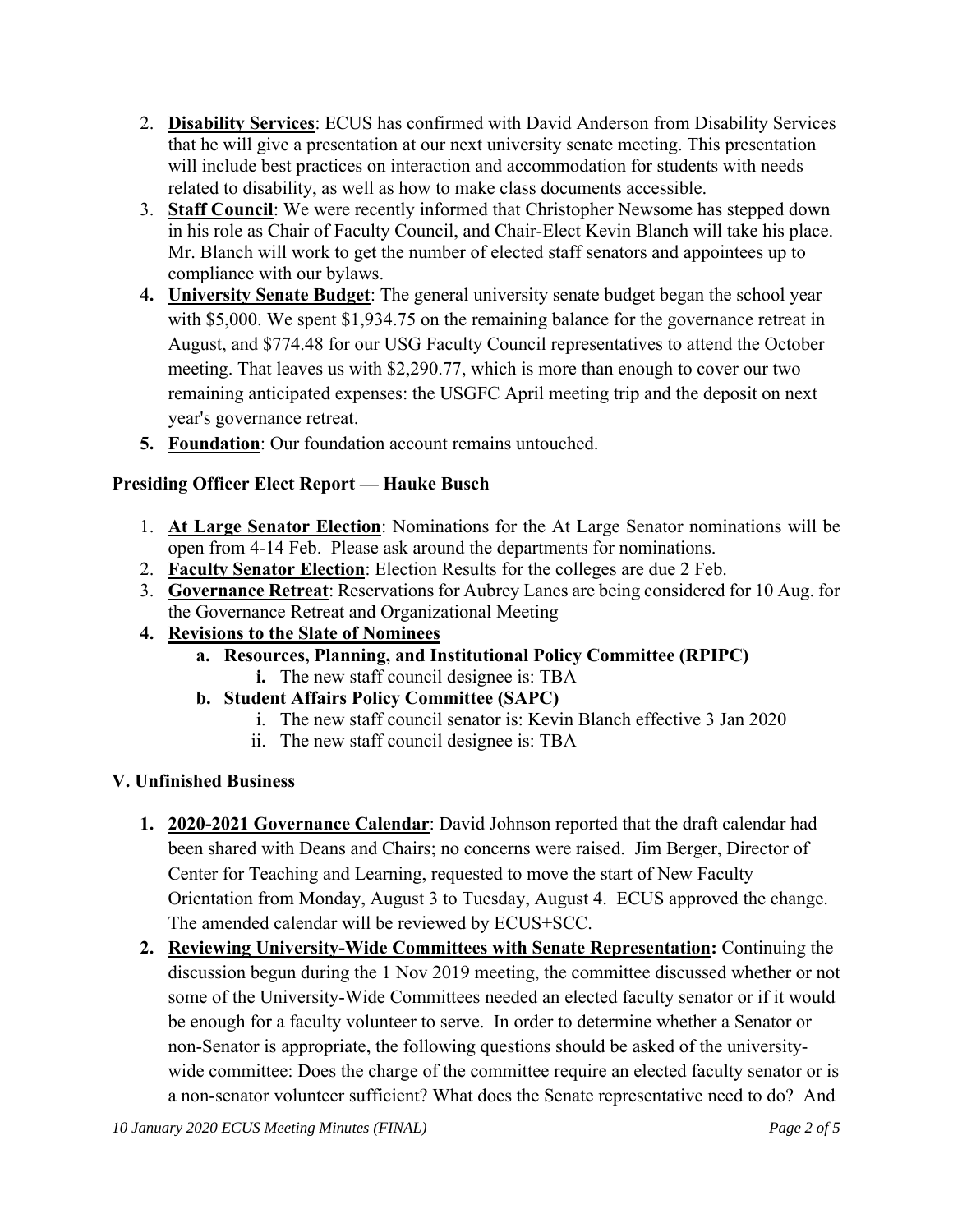the following questions should be asked of University Senate: Does the representative need to report to Senate? Does the representative need input from Senate? Does the representative represent Senate? ECUS will follow up with individual university committee chairs to seek input.

3. **Update on Senate Website Backup**: Timothy Hasty, Unix and Windows System Administrator, reports that there is a daily off system backup of both senate.gcsu.edu and us.gcsu.edu. There is a monthly snapshot taken of senate.gcsu.edu and a biweekly snapshot taken of us.gcsu.edu.

#### **VI. New Business**

None

#### **VII. Open Discussion**

- 1. **Academic Calendar**: Faculty shared with ECUS complaints regarding the early spring semester start date. ECUS members shared information: The university-wide academic calendar committee, chaired by the University Registrar, meets every two years; and University Senate is represented by the chair of APC. The early start dates for this year and next appear to be a reaction to, or pendulum swing, of later start dates in previous years. Start date considerations include: professional conferences occurring the first week after the New Year's Day; campus closure and GIL closure (for teaching materials) during the holidays, the summer academic calendar and study abroad start dates (including College of Education summer graduate classes which have to be finished before the start of the public school in the fall when teachers go back to work).
- 2. **Faculty Salary Study**: It was noted that Senate should ask the administration, in approximately two months, for salary study data to be ready for next fall. It's on faculty to ask for updates from the administration. ECUS will follow up on the annual faculty salary study data request.
- 3. **25Live:** There were scattered complaints about room assignments.

## **VIII. Next Meeting**

#### **1. Calendar**

- a. University Senate Meeting Friday, January 24, 3:30 p.m., A&S 2-72
- b. ECUS Meeting Friday, February 14, 2:00 p.m., Parks Hall 301
- c. ECUS+SCC Meeting Friday, February 14, 3:30 p.m., Park Hall 301
- **2. Tentative Agenda**: Some of the deliberation today may have generated tentative agenda items for ECUS and ECUS-SCC meetings. David Johnson will ensure that such items (if any) are added to the agenda of a future meeting of ECUS or ECUS-SCC.

**IX. Adjournment:** As there was no further business to consider, a **Motion** *to adjourn the meeting* was made and seconded. **The motion to adjourn was approved and the meeting adjourned at 2:46 p.m.**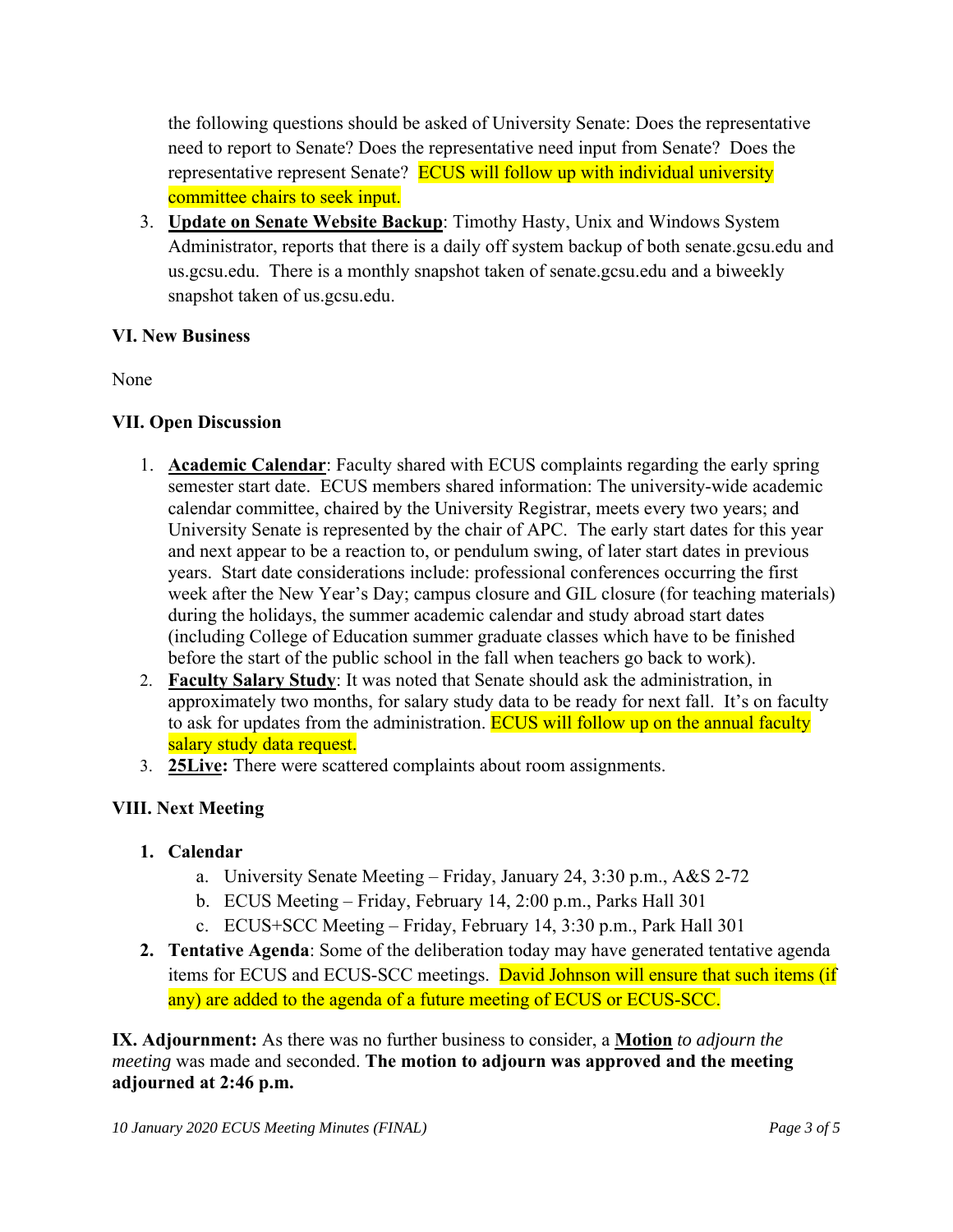**Distribution:** First, these minutes will be sent to committee members for review; second, they will be posted to the minutes website.